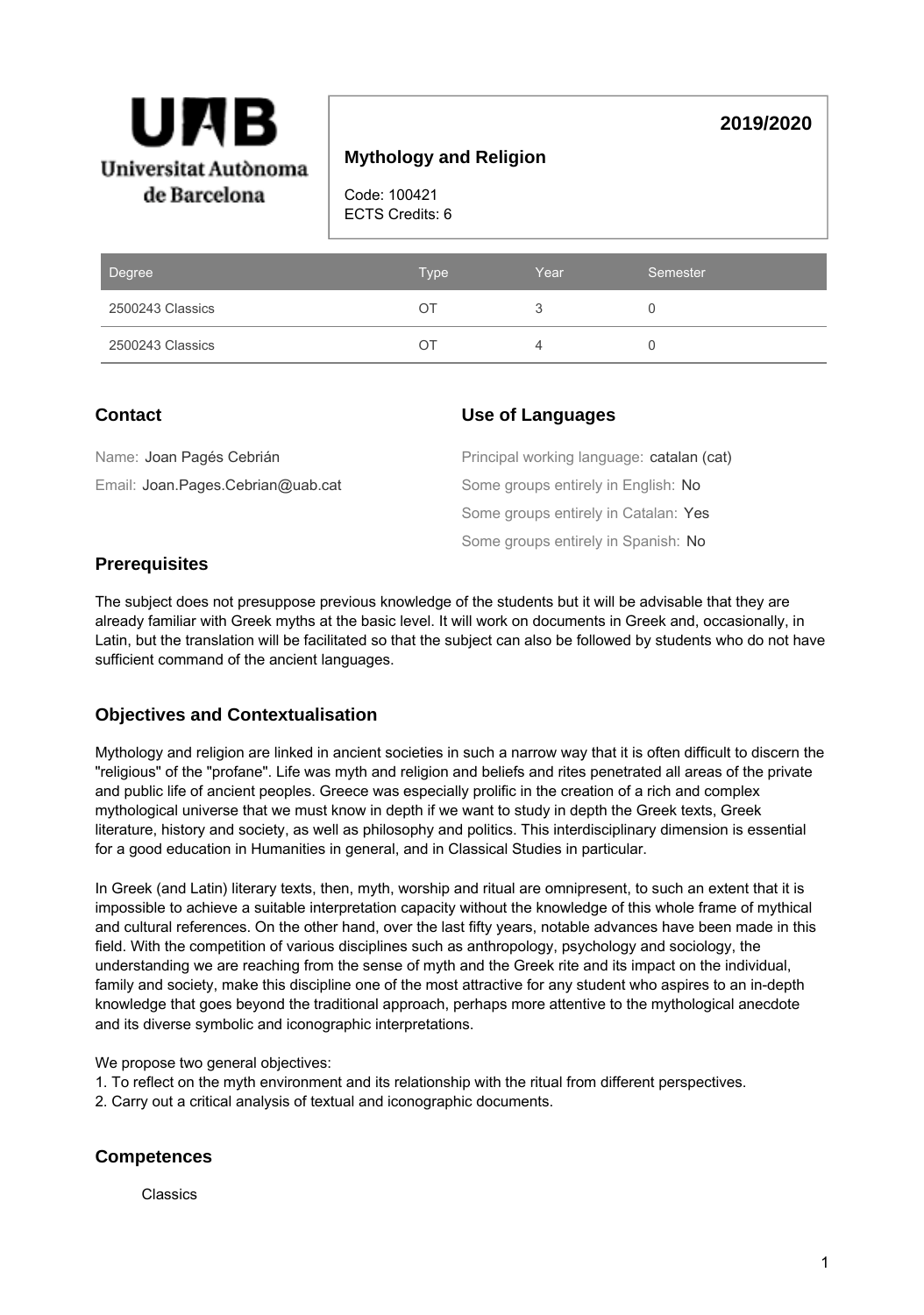- Obtaining information from the study of written Greek and Latin sources, that allow to access several aspects of the realia (sociocultural reality of the ancient world).
- Students must be capable of communicating information, ideas, problems and solutions to both specialised and non-specialised audiences.
- Students must develop the necessary learning skills in order to undertake further training with a high degree of autonomy.

### **Learning Outcomes**

- 1. Detecting and extracting historical and cultural relevant data from ancient sources.
- 2. Enunciating a discourse (drawing up an article or oral presentation) about the complex myth-ritual and its cultural and social implications.
- 3. Using epigraphic texts as historical and literary sources.
- 4. Using the main computing and data management tools, as well as the information and communication technologies in the specific field of the classical studies.

### **Content**

- I. Introduction: myths and religion in Greece
- I.1. Definition of concepts: myth and ritual
- I.2. Types of myths: cosmogonic, theogonic, anthropogonic, eschatological, etiological, foundational, theological, heroic, etc.
- I.3. Ritual procedures: prayers and offerings.
- I.4. The sacrifice: the myth of Prometheus and the origin of sacrifice.
- I.5. Types of sacrifices

#### II. The cult of the gods of the Olympic pantheon

- II.1. The cult of the main gods: Zeus, Hera, Poseidon, Athena, Apollo, Artemis, Aphrodite, Hermes
- II.2. Symbolism and iconography
- II.3. Urban, extra-curricane sanctuaries
- II.4. Pan-Hellenic sanctuaries and festivals: Olympia and Delphi
- II.5 Myths and heroic cults associated with the sanctuaries of the Olympic gods.

III. Life and death: myth and worship of the agrarian and catholic deities

- III.1. Myths from beyond
- III.2. The Hades
- III.3. Demeter and Persephone
- III.4. Myths of catabasis
- III.5. Concepts of the soul.

#### IV. Mystical cults

- IV.1. The myth of Orpheus and Orphism
- IV.2. Orphic conceptions: the immortality and transmigration of the soul
- IV.3. Orphic Cosmogonies and their relationship with the Hesiod Teogonia
- IV.4. Mystical cults and initiations: Eleusis, Cibeles, Cabires, etc.
- IV.5. The myths of Dionysus
- IV.6. The bacers (gender issues)
- IV.7. Urban agrarian Ritus Dionísies
- IV.8. Dionysic Orphic
- V. Myths and cults of the heroes
- V.1. The cult of the heroes: problematic
- V.2. Myths and cult heroics
- V.3. Hairy, Hippolyte, Hyacinth, Heracles, Achilles and Iphigenia

VI. Ritus of transition

VI.1. Ritus of the life cycle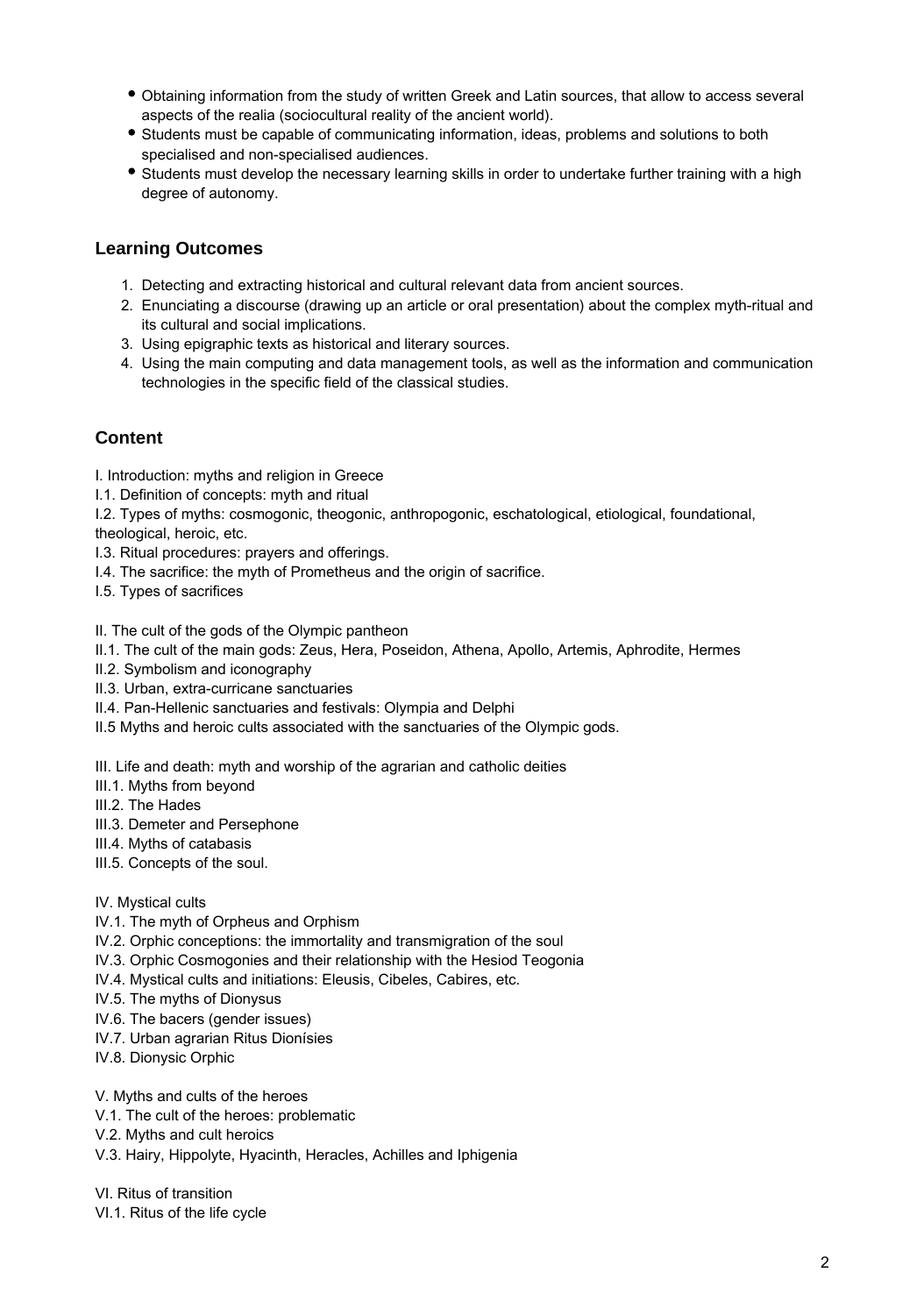- VI.2. Initiations and rites of passage: Brauron and arkteia
- VI.3. Fluvial cults, travestism, ekdysia
- VI.4. Achilles to Esciros
- VI.5. Spartan agony and cretia
- VI.6. Homoerotic initiation: the myths of Ganimedes and Pelops
- VII. Myths and rites of purification
- VII.1. Concepts of impurity and purification
- VII.2. Ritus of purification
- VII.3. The cases of Odysseus and Orestes
- VII.4. Myths of human sacrifice: Iphigenia
- VII.5. The scapegoat (pharmacose)
- VII.6. Catapontism: Faetont, Hippolyte, Mirtil and Ino-Leucothea, etc.
- VII.7. The foundation of colonies as rites of purification.

### **Methodology**

The teaching methodology of this subject will consist of combining the theoretical explanations of each one of the subjects with texts in translation that serve to illustrate and apply the acquired knowledge.

Throughout the course, a selection of texts will be provided to work in class. Other complementary ones may be added, depending on the needs and interests of the students.

The proposed agenda is a maximum desideratum. In other words, it can hardly be developed in its entirety. However, it offers systematization for students who want to complete it with readings later on their own.

The teachers will develop the I-III blocks in their theoretical explanations and with the commentary in class of literary and iconographic material.

Students, by groups, will choose a topic from among those proposed in blocks IV-VII and will give a summary in writing, a selection of texts and images to comment and an exposition in class with the same format of classes ordinary The summaries of each subject will be supervised by the teachers, the copy will be provided to the rest of the group and will be subject to evaluation in the second part.

## **Activities**

| <b>Title</b>                                                       | <b>Hours</b> | <b>ECTS</b> | <b>Learning Outcomes</b> |
|--------------------------------------------------------------------|--------------|-------------|--------------------------|
| Type: Directed                                                     |              |             |                          |
| Exhibition of subjects according to the programming of the subject |              | 1.28        | $\overline{4}$           |
| Participation in cass discussion                                   |              | 0.6         | $\overline{2}$           |
| Type: Supervised                                                   |              |             |                          |
| Talk                                                               | 14.5         | 0.58        | 2, 4, 3                  |
| Work in cooperation                                                | 15           | 0.6         | 2, 4, 3                  |
| Type: Autonomous                                                   |              |             |                          |
| Reading of bibliography                                            | 25           | 1           | $\overline{4}$           |
| Research                                                           | 20           | 0.8         | 4, 3                     |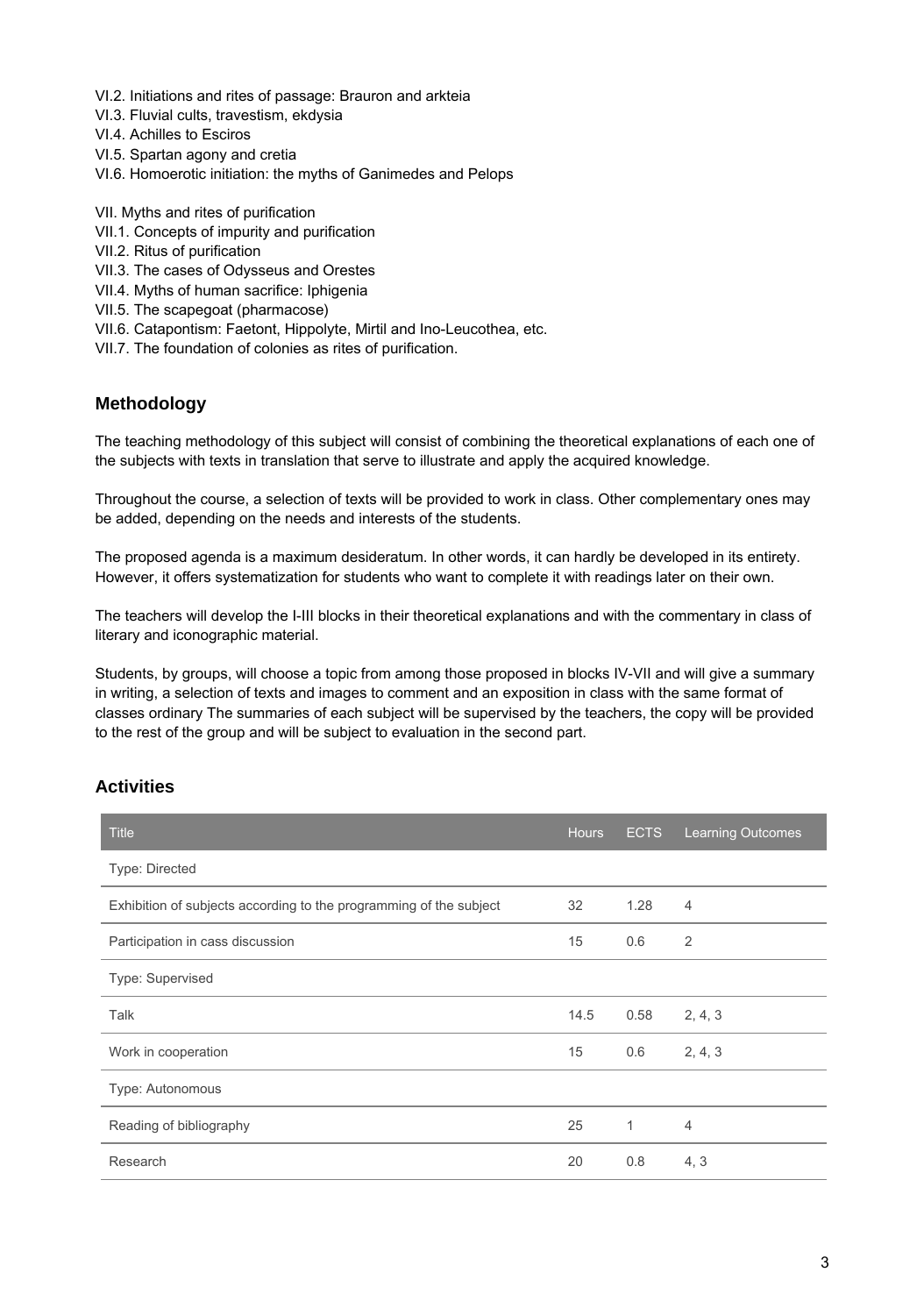# **Assessment**

The final grade of the subject will be the average between:

- Attendance and participation in class (10%)
- Oral presentation of a subject (20%)
- 1st partial exam (35%)
- 2nd partial exam (35%)

It is important for the student to take into account that the assessment includes regular attendance in class and the completion and delivery of activities proposed in class within the established deadlines. Non-continuous assistance without justification and the fact of not delivering the activities within the extravagant term presuppose the loss of the right to the continuous evaluation.

"The student not presented" will be considered to have failed to perform any of the written tests.

Upon reassessment, the student can retrieve the note corresponding to the two partial exams and to the oral presentation.

If the note of any of the revaluable parts is less than 3, it will be necessary to recover it, although the average grade of the subject is approved.

The revaluation can only be done if the partial exams or the oral presentation are suspended and the average mark of the subject is less than 5, or if one of these tests can not be performed in his At this time for a reason that can be justified by an official document.

Only one date of an evaluation activity can be changed if the absence or non-delivery can be justified by an official document.

### **Assessment Activities**

| <b>Title</b>                          | Weighting | <b>Hours</b> | <b>ECTS</b> | <b>Learning Outcomes</b> |
|---------------------------------------|-----------|--------------|-------------|--------------------------|
| Attendance and participation in class | 10%       | 25           | 1           | 2.1                      |
| Exam 1                                | 35%       | 1.5          | 0.06        | 2                        |
| Exam 2                                | 35%       | 1.5          | 0.06        | 2                        |
| Talk and paper on a specific topic    | 20%       | 0.5          | 0.02        | 2, 4, 3                  |

## **Bibliography**

Diccionaris i obres de consulta

Aghion, I. et alii.1997. Guía iconográfica de los héroes y dioses de la antigüedad. Madrid.

Bonnefoy, I. (ed.) 1981. Dictionnaire des mythologies et des religions des sociétés traditionnelles et du monde antique. Paris.

Grimal, P. 2008. Diccionari de mitologia grega i romana. Barcelona

Harrauer, C., Hunger H. 2008. Diccionario de mitología griega y romana con referencia sobre la influencia de los temas y motivos antiguos en las artes plásticas, la literatura y la música de Occidente hasta la actualidad. Barcelona

LIMC = DD.AA. 1981- .Lexicon iconographicum mythologiae classicae. Zürich.

Ogden (ed.) 2007. A Companion to Greek religion. Malden.

Olalla, P. 2001. Atlas mitológico de Grecia. Atenes.

Price S. (ed.), 2004. The Oxford dictionary of classical myth and religion. Oxford.

Roscher, W. (ed.) 1884-1937. Ausfürlischen Lexicon des Griechischen und Römischen Mythologie. Leipzig.

ThesCRA = Thesaurus cultus et rituum antiquorum Los Angeles-Basel 2004.

Woodward (ed.) The Cambridge companion to greek mythology. Cambridge.